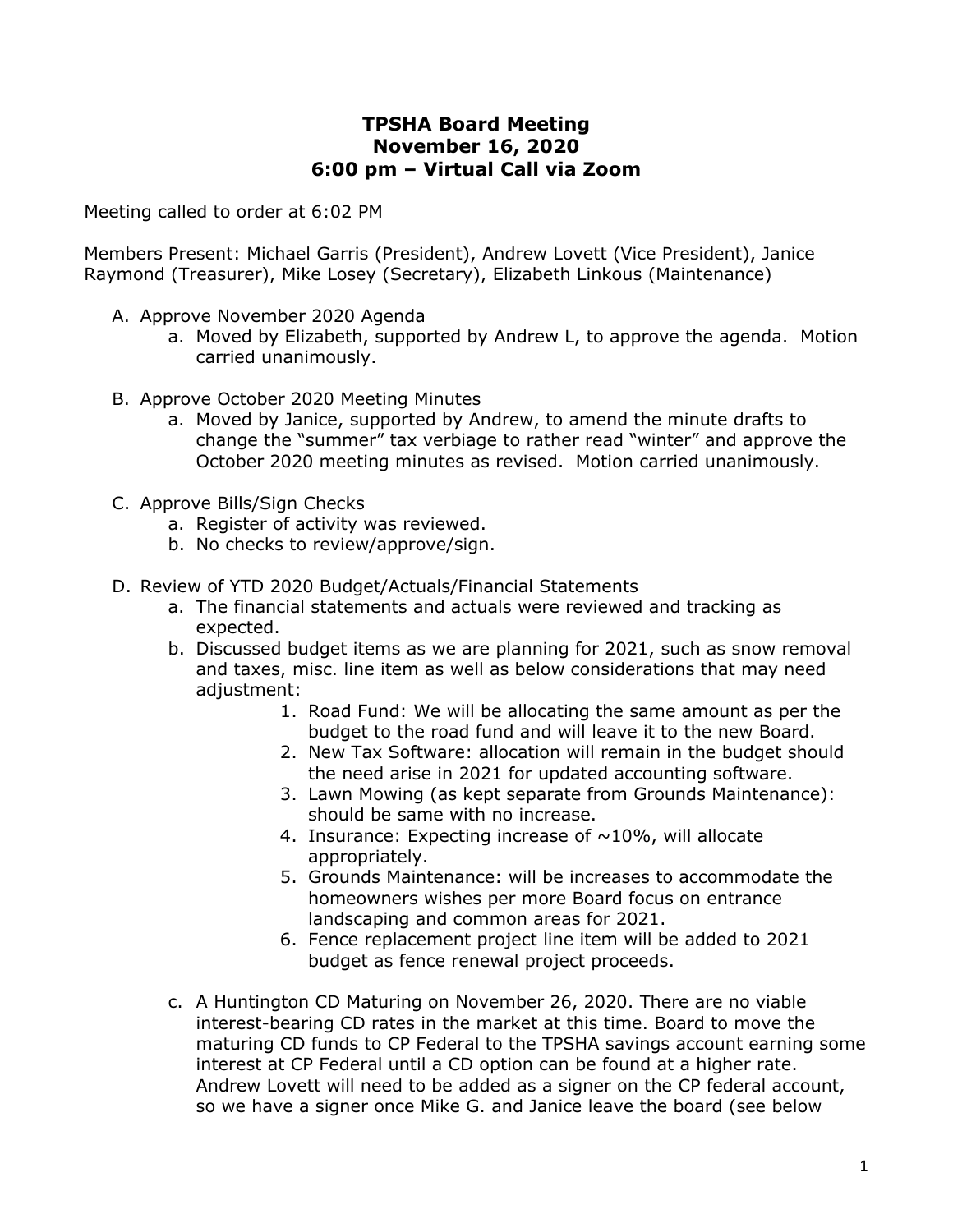motions). Board to remove Jim Sisung (past Board member) as a signer. Jim is no longer a Board Member.

See below approved motions per above discussion.

- Moved by Janice R, supported by Mike G, to add Andrew Lovett to the CP Federal Bank Account as an authorized signature. Motion carried unanimously.
- Moved by Mike G, supported by Andrew, to remove Jim Sisung's authorization from to the CP Federal Bank Account. Motion carried unanimously.
- Moved by Andrew, supported by Janice, to move the 11/26/2020 maturing CD Funds to the CP Federal Account. Motion carried unanimously.
- d. TPSHA Dues Status. Two homeowner properties are outstanding with dues. Emails are being sent out as payment reminders to those homeowners. Letters will be sent should a second notice be required.
- E. Old Business
	- a. Fence Replacement Project The Board reviewed a comprehensive proposal for replacing the South Entrance Textile Road fence. We discussed several options for the replacement of the fence. After much pricing investigation, vendor back and forth, comparisons to other similar Saline neighborhood fencing solutions, we have proposed to move forward with replacing the South Entrance area with a strong, durable, white vinyl fencing (18 sections on each side, 36 sections total).

A bush/small pine will be planted in the break area between the new fence and the old wood fence for aesthetic purposes. Any boards that remain viable will be recycled and swapped out for rotted boards farther down Textile Road.

The Board will also create a line item budget for the fence project so that each year per the budget more fencing can be replaced per the current Board's directions. Elizabeth will contact vendor and schedule the installation dates with the vendor (ASAP, as weather permits).

• Moved by Mike G, supported by Elizabeth, to approve up to \$6,500 to pay for the: removal of 36 sections of old wood fence, installation of 36 white vinyl fence sections, and the purchase of two bushes/pines for between the new and old sections along Textile Road from the TPS entrance moving outward. Motion carried unanimously.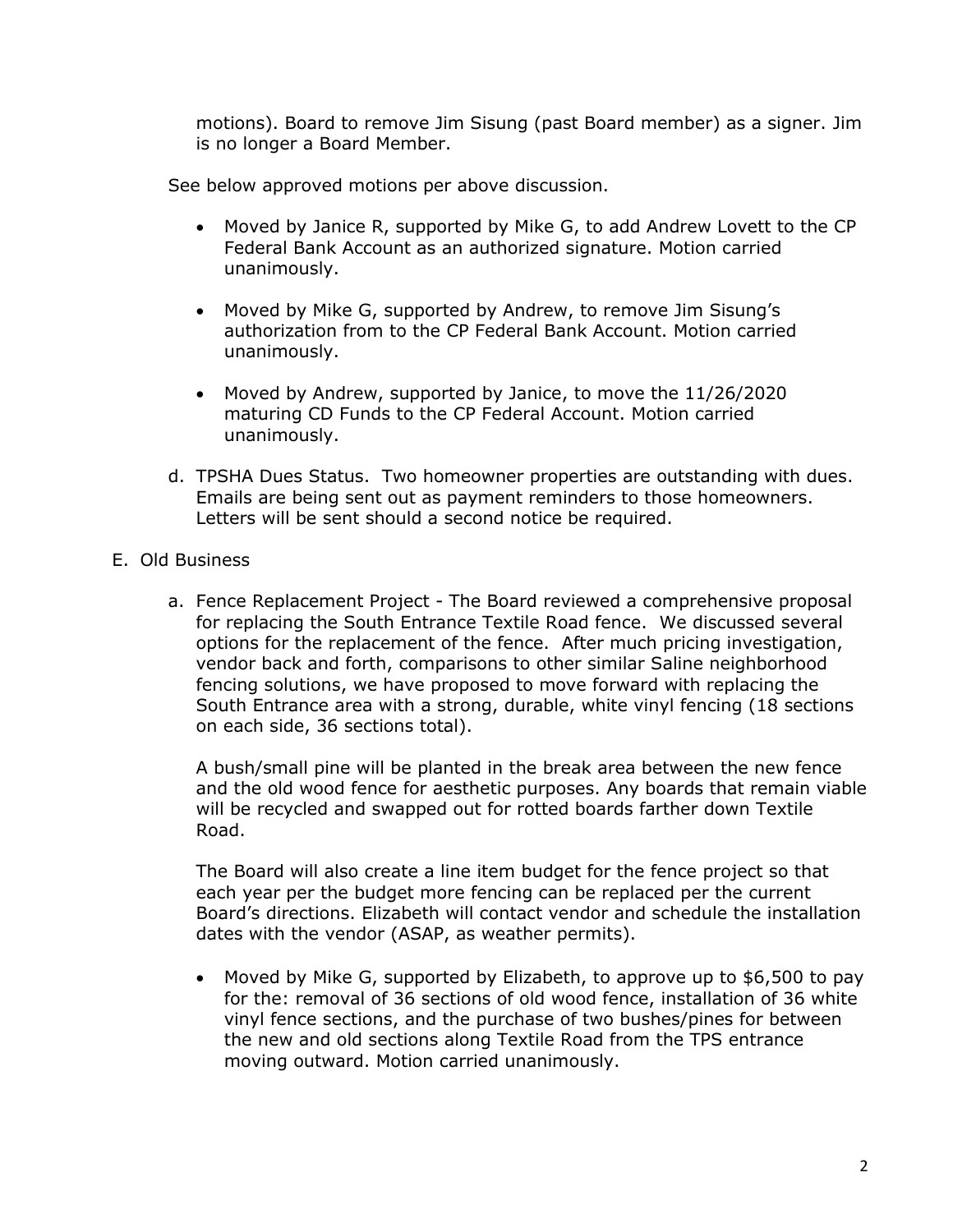- b. Repaving in front of the parcel boxes Mike Garris has found a vendor and will get the pricing for the new board to be replaced in the spring.
- c. Trash, yard waste, and recycle contract Recycling has begun weekly! The contract was signed and sent to the vendor. The yard pickup dates are not known. Elizabeth will continue to confirm the final pickup date for yard waste in 2020.
- d. Snow Removal Bids DK Services snow removal contract goes to April 2021. The 2021 TPHSA Board to procure review bids at that time.
- e. Neighborhood Survey Board reviewed the survey results. Board will share the aggregates with homeowners prior to the January meeting. Reviewed resident comments for area of 2021 focus and budget consideration.
- f. CCR Enforcement No reported or active issue at this time.
- g. Pond Vendor Proposal The Board will review the proposal again with vendor calling in to the December meeting.
- F. New Business
	- a. Speed Bumps Per the neighborhood survey, some residents have suggested adding temporary speed bumps. The Board has also received complaints about vehicles speeding 40+ mph on Bellwether Road and running stop signs. The Board is investigating installing removable speed bumps to be installed this Spring 2021 until Fall. Travis Pointe North (Village Road) has added these and they seem to work well for their intended purpose of increasing safety. Mike L. investigating cost to present in December.
- G. Architecture Board of Review (ABR)

Members: Mike Garris, Mike Losey, Andrew Lovett Architectural committee had no homeowner requests this month.

- H. Grounds Maintenance
	- a. Elizabeth met with DK services to provide feedback from residents on the Neighborhood Survey on how they can improve their snow service for our residents. DK Services will be implementing many of the suggestions this season.